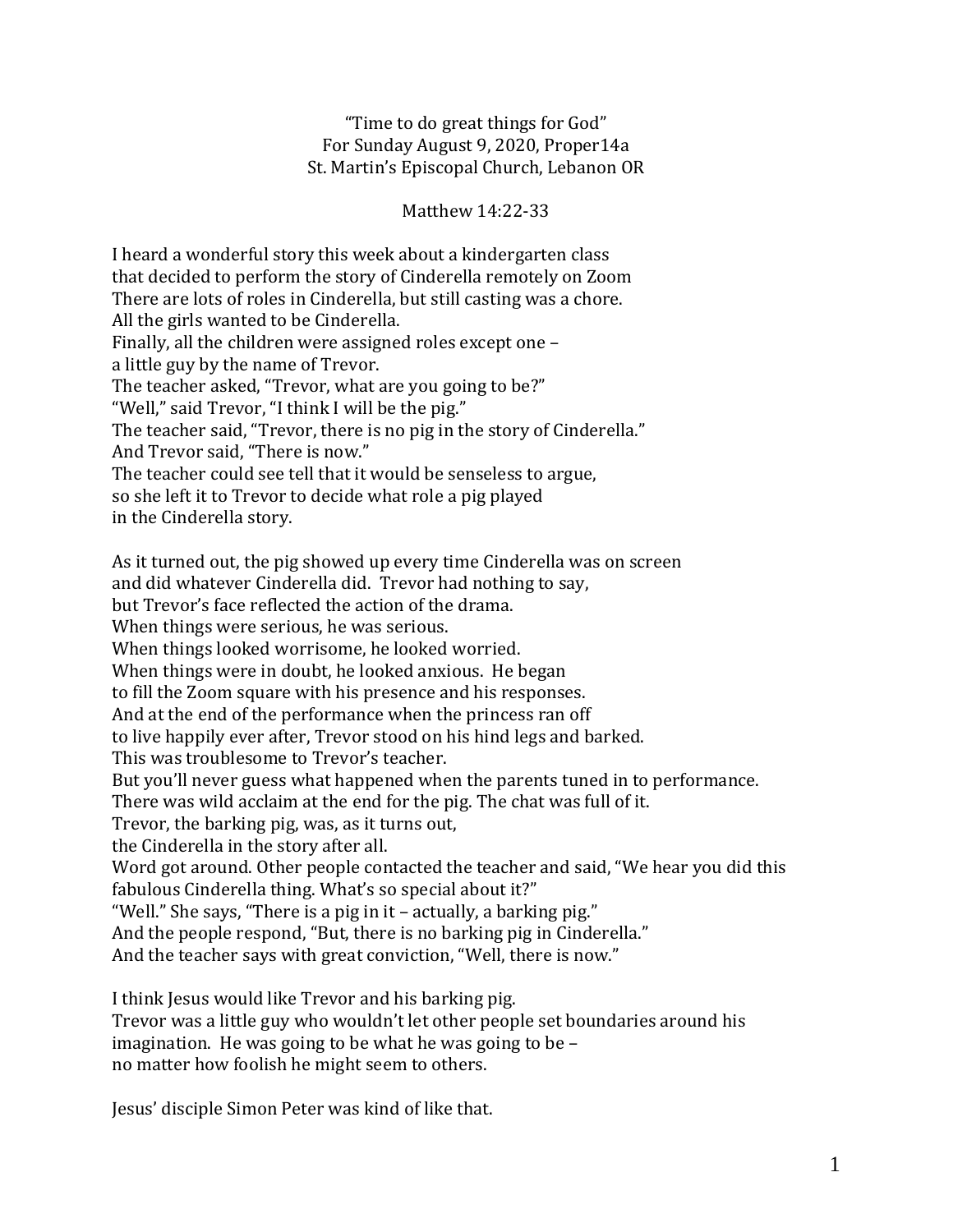When Peter saw Jesus walking out to them on the water, he jumped overboard to try to walk out to meet him. That was Peter's personality He was enthusiastic, impulsive. He often talked without thinking and acted without pondering the consequences. I know people like this, don't you? They're more apt to think with their heart than with their brain; more apt to be out front than linger behind where it is safer. When people like that refine their enthusiasm and rightly channel their impulsiveness, they can become good leaders.

Jesus loved Simon Peter.

With all his impulsiveness, all his bravado, all his unbridled enthusiasm. Jesus loved Simon Peter.

Even though he kept putting his foot in his mouth,

even though he nearly drowned in this occasion, Jesus loved him.

He saw beyond Peter's impulsive nature to the leader he could be.

Peter was the exact opposite of a man I read about

in Ripley's Believe it or not. My boys used to love that book.

This book lists some of the strangest achievements, hobbies, stunts, and customs from around the world.

If you want to know who has traveled the farthest distance

around the world on a pogo stick, you can find it in this book.

If you want to see pictures of giant vegetables the size of Volkswagens, this is the place to look.

But there one entry in the book I remember the best.

Because it was so strange.

It was the listing for a man named Roy Robert Smith of Denver, Colorado, and the list of all the things Mr. Smith has never achieved,

at least at the writing of the book.

Here is just a small sampling of the things

that 36-year-old Roy Robert Smith had never tried:

never tasted an ice cream soda or a Coca-Cola or a ginger ale;

never gone hunting, swimming, fishing, hiking, or ice-skating;

never driven a car, or ridden a motorcycle or a horse or a bicycle;

never had a surgical operation;

never joined a church, club, lodge, or organization;

never studied a foreign language; never been outside the United States; and he had never kissed a girl. 36 years old.

Is Mr. Smith's life all that remarkable?

Why would a book dedicated to the strangest achievements on earth include an entry of one life without any noticeable achievements?

I can promise you one thing, unless he gets on the ball

Roy Robert Smith will never be listed in any other book.

There are many unhealthy things that a person should not do,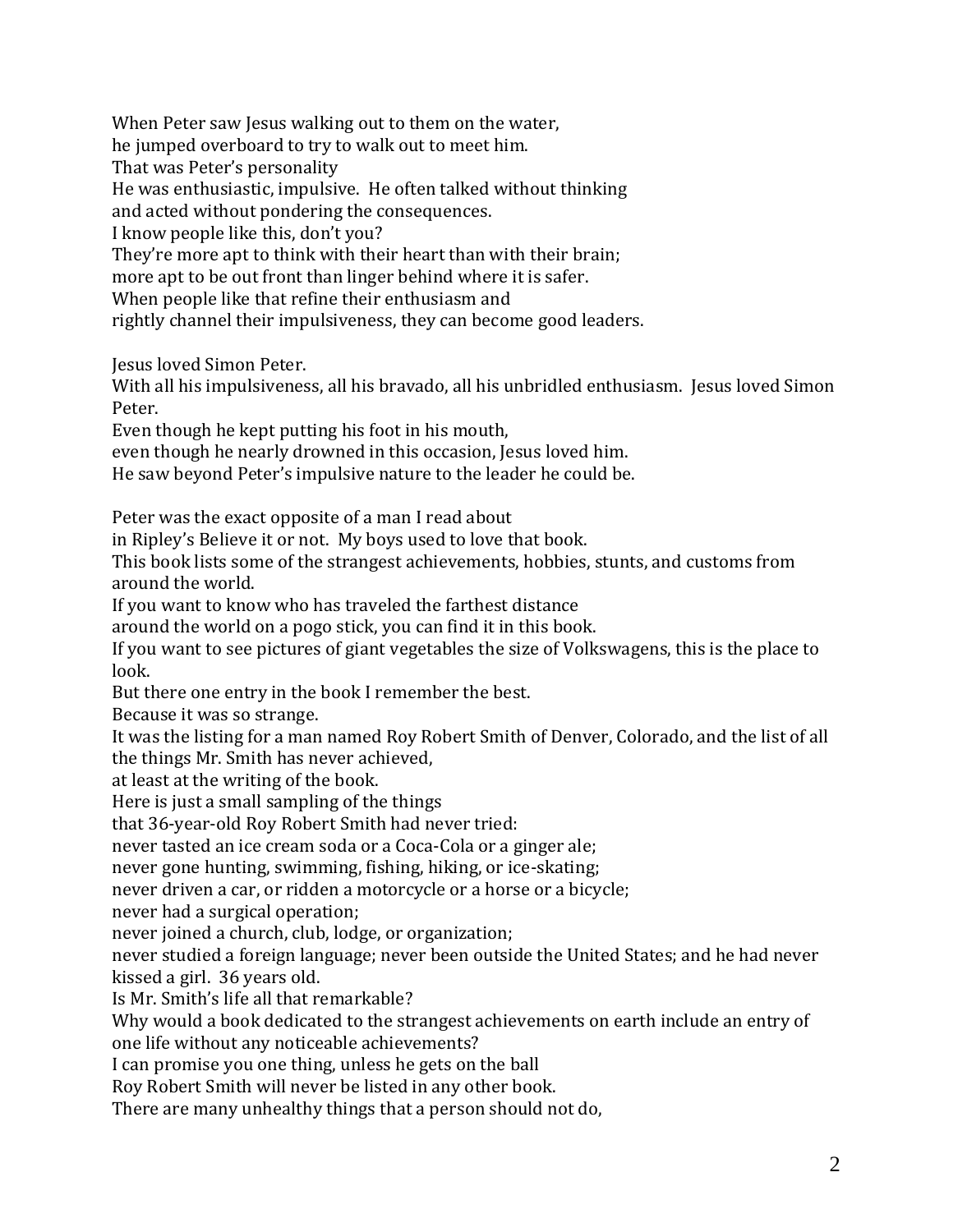but if your only claim to fame is that you didn't do anything, you're in trouble.

I believe Jesus wants people to be doers. People like Trevor the barking pig and Simon Peter, floundering there in the water, about to drown because he impulsively jumped into the water to meet his Lord. Jesus has followers all over the globe who just talk about what's going on, and that's about it. But that's not what good discipleship is all about.

The good Samaritan didn't become good by playing it safe and never doing anything impulsive. He won Jesus' praise by taking the risk of stopping to help a man who had been attacked by robbers. He could have offered up all kinds of rationalizations why it would be more prudent to pass this man by on the other side, but he saw a need and he plunged right in.

Simon Peter could have stayed safely in the boat. But then we wouldn't be reading about him this morning.

There is a place for caution in living a Christian life. By praising Simon Peter I'm not endorsing letting go of common sense and embracing reckless, foolish behavior. There are risks we should not take. Anything that endangers our relationship with God, anything that endangers our relationships with those we love, anything that endangers our emotional, physical, and spiritual health must be handled with greatest care. Still, that is not the problem for most followers of Christ. Most of us are like those other disciples with Peter that night – we're content to hold on to the safety of the boat.

But there are times when we all have to take the risk and step out of the boat and try something new and different. That time is now. God places many blessings outside of our comfort zones, then invites us to come and get them. If we ever want to receive some things we've never had before, we've got to do some things we've never done before. We have to take some chances.

It's curious to think about Simon Peter climbing out of the boat trying to imitate Jesus by walking on the water. Then he makes the mistake of looking around. "What in the world am I doing?" he asked himself and suddenly he begins to sink.